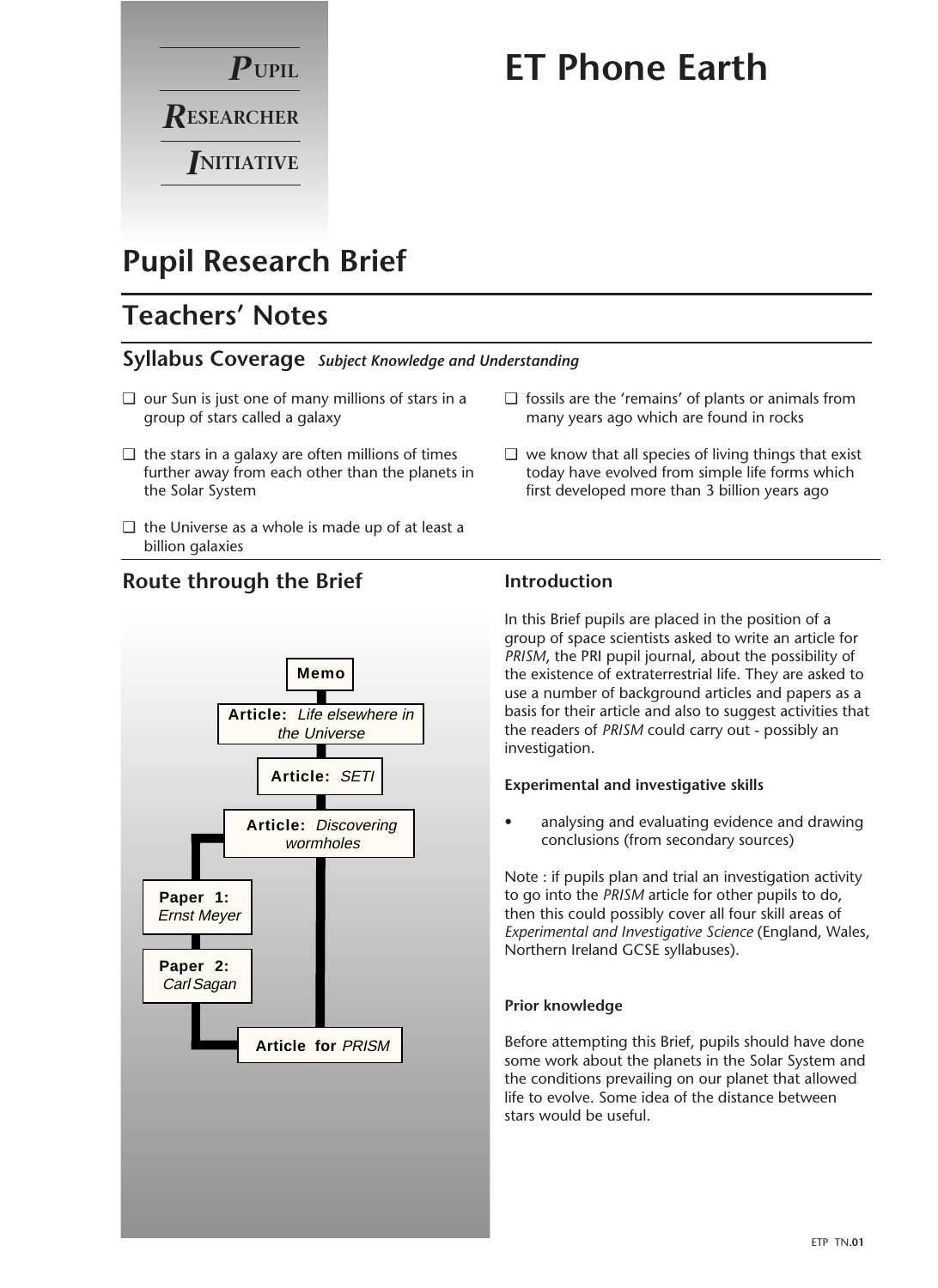# **Teachers' Notes continued**

# **Running the Brief**

# **Pupil grouping**

The Brief could be set as an individual assignment. However, there is a great deal to be gained from the pupils working in pairs and/or small groups, analysing and discussing arguments and evidence, forming their own views, and then preparing a balanced article for *PRISM*.

There are three short background articles and two longer papers, and so the reading tasks for an individual pupil would be demanding. Hence the benefits of sharing the tasks and reporting back, or making the analysis of the two longer papers an optional activity. The following pupil groupings are suggested:

| Initial briefing                                                                                | whole class; teacher introduces<br>the topic to stimulate interest                                         |
|-------------------------------------------------------------------------------------------------|------------------------------------------------------------------------------------------------------------|
| Analysis of<br>тето                                                                             | groups of $3 - 6$                                                                                          |
| Analysis of<br>three background<br>articles and/or<br>two papers                                | tasks shared between<br>individuals or pairs within<br>the small groups                                    |
| Feedback and<br>discussion of<br>background reading<br>followed by planning<br>of PRISM article | original groups of 3 - 6                                                                                   |
| Communication -                                                                                 | compilation of PRISM article<br>(individual or group) and whole<br>class discussion of topic<br>(optional) |

# **Timing**

The Brief should take approximately 3 hours of classroom time; alternatively some of the work could be set as homework.

# **Activities**

The teacher should issue pupils with the **Study guide** which provides pupils with a summary of what they should produce as they work through the Brief. It can also act as a checklist for pupils to monitor their own progress.

The first three background articles cover :

1 the possibility of the existence of primitive lifeforms on Mars

- 2 the possibility of travel between solar systems
- 3 the possibility of communicating with extraterrestrial life-forms

In the first article, the existence of bacterial life on Mars is considered. There is information about the tests carried out by the Viking probes in the 1970s and information about how knowledge of methods to test for the presence of bacteria has improved since then. The article includes some information about the possible discovery of microfossils of bacteria inside a meteorite that is thought to have come from Mars.

The second article on interstellar travel suggests three possibilities on how this could be achieved given the huge distances between stars:

the Space Ark • the Interstellar Photon Jet • travelling through wormholes. Each possibility presents problems, which are mentioned briefly. The third article on communication with extraterrestrial life-forms sketches in the origins of SETI (Search for Extraterrestrial Intelligence) and includes an explanation of the Green Bank equation. There is information on what work is being carried out now, and some proposals for possible further developments in this area.

The Brief contains **two further, longer papers**, which could be used as optional exercises. The 2 papers are condensed and simplified from papers by two distinguished scientists, Ernst Mayr and Carl Sagan. The two papers argue against (Mayr) and in favour of SETI (Sagan), and they first appeared in consecutive editions of *Bioastronomy News*. Both contain provocative, contentious statements. Pupils are asked to identify some of these and offer counterarguments to them as part of their preparation for writing the article for *PRISM*. The inclusion of this material is intended to show that opinions can differ sharply between distinguished scientists in the absence of conclusive proof, and that things are not always cut and dried in science.

The background articles and papers presented in the Brief could be supplemented by other material articles from magazines and newspapers, books, CD Roms and information from the Internet, etc. depending on the level of enthusiasm shown by the pupils. Pupils are asked to **suggest and try out** investigations or projects that the readers of *PRISM* could do (see memo). Possible small scale projects could include devising their own message to be sent out to nearby solar systems, some work on UFO's